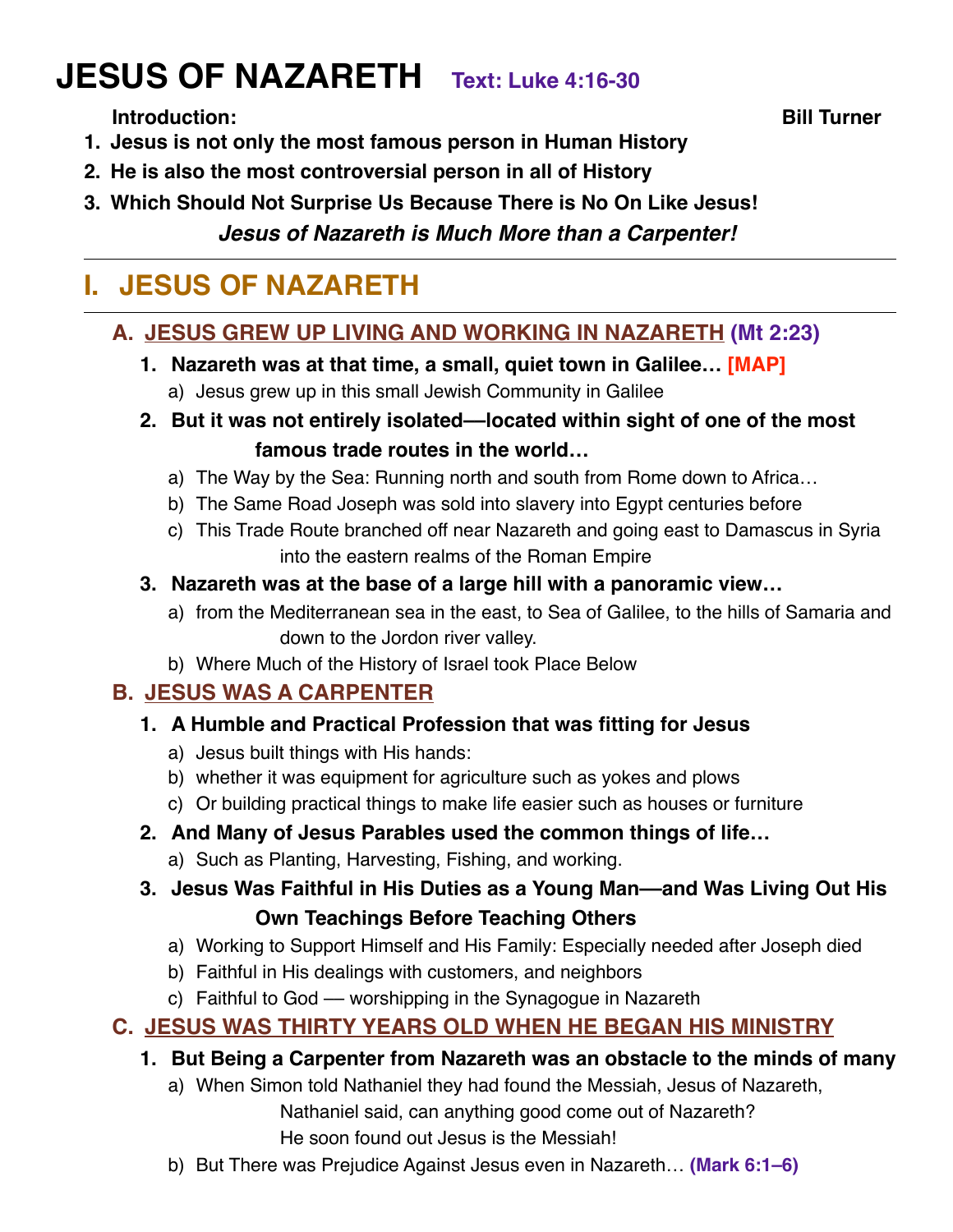#### **2. The Messiah was prophesied to be born in Bethlehem not Nazareth**

- a) They Didn't Understand Jesus was Born in Bethlehem but grew up in Nazareth
- b) The **Emperor of Rome** Decreed a Census––Not Even Realizing His Decree was **Fulfilling a Messianic Prophesy** Recorded a 1,000 years before!
- c) But Not only is Bethlehem Identified as the birthplace of the Messiah…

**Galilee is also identified** in a messianic prophesy **(Matthew 4:13–16)**

#### **3. Jesus Fame Began to Grow After He Began His Ministry (Mark 1:21–28)**

a) Even the Demons Knew Who He Was! (v.24) *"What have we to do with You, Jesus* 

*of Nazareth? Did You come to destroy us? I know who You are—the Holy One of God!"*

**b) Jesus of Nazareth––the Holy One of God** 

# **II. A PREVIEW IN NAZARETH OF HIS MISSION & REJECTION**

#### **A. JESUS PROCLAIMED HIS MISSION**

**by Reading this Messianic Text from Isaiah the Prophet: (Lk 4:16–19)**

- **1. Jesus is the Anointed One of the Lord (Greek: Christ; Hebrew: Messiah)**
- **2. To Preach the Gospel Good News to the Poor**
- **3. To Heal the Broken Hearted**
- **4. To Give Freedom to the Captives**
- **5. To Give Sight to the Blind**
- **6. To Set the Oppressed and Downtrodden Free**
- **7. To Proclaim the Acceptable Year of the Lord**

### **B. JESUS PROPHESIED OF HIS REJECTION (Lk 4:20–30)**

**1. At First they Were Amazed at what He was saying––**

#### **this is what they had been waiting for!**

#### **2. But Their Amazement Turns to Scorn…**

- a) They Don't Like that Jesus is Applying this to Himself…
- b) They Don't Like Jesus Preforming Miracles in Capernaum and Not in Nazareth
- **3. THEN Jesus tells them they will reject Him because of their Unbelief!**
	- a) Saying there were many widows in Israel during a great Famine in the Time of Elijah––But God sent Elijah to none of them except a Gentile!
	- b) And there were Many Lepers in the Time of Elisha––but None of them were Healed Except Naaman a GENTILE!
- **4. They Were So Insulted and filled with Anger that they Try to Grab Jesus and Throw Him off edge of a cliff!**

### **C. WHAT WAS THE REASON? ––> Their Own Arrogant Unbelief**

- **1. They Were Offended that God would Help Gentiles Rather than Them**
- **2. Offended that God did not preform miracles for faithless hypocrites…**
- **3. Whether it's in the time of Elijah, or Elisha, or for them in time of Jesus**
- **4. Faith is a Choice––They Didn't Believe Because they Didn't Want to Believe**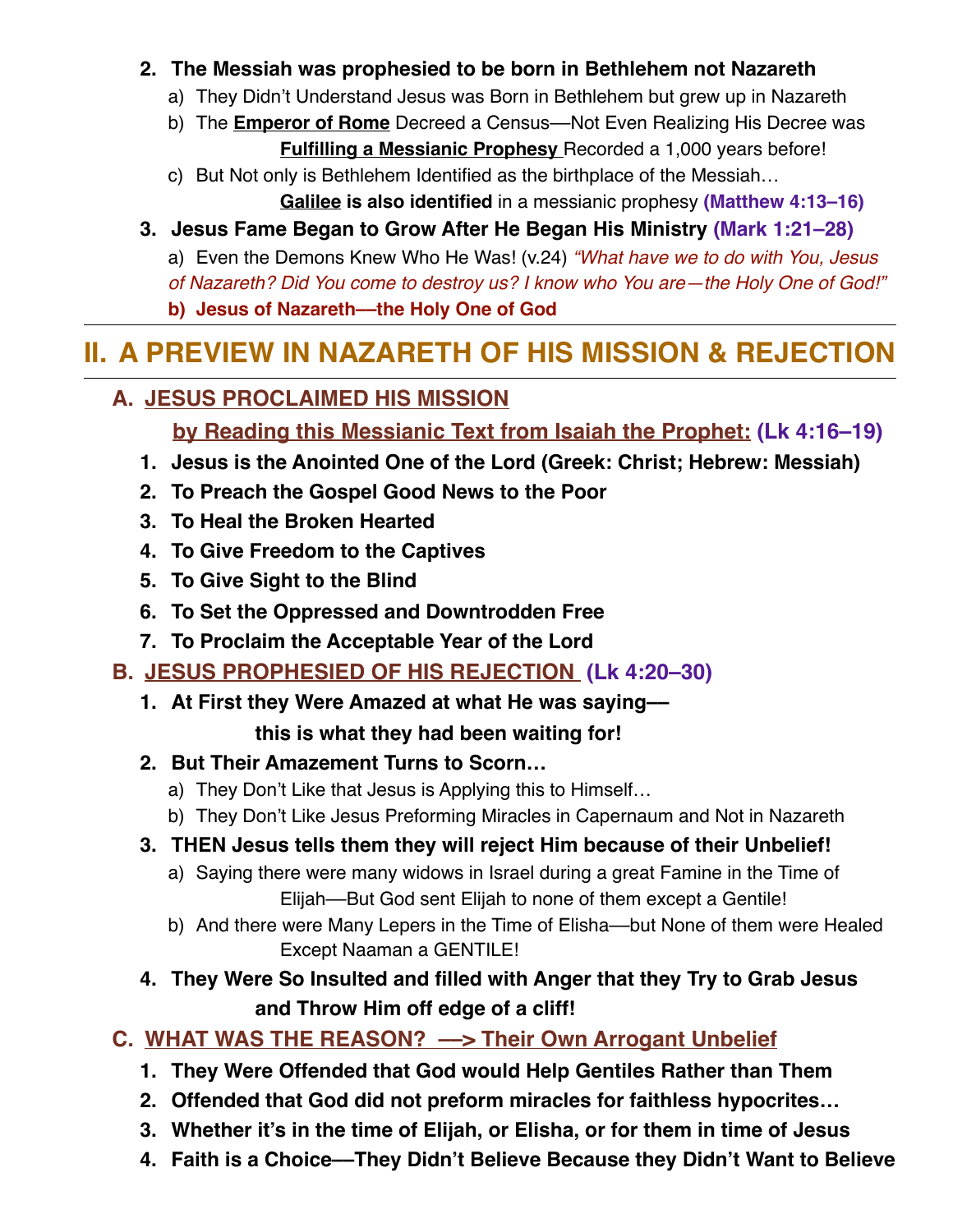# **III. SOME LESSONS FOR US**

#### **A. JESUS OF NAZARETH ATTENDED THE ASSEMBLY WORSHIP (Lk 4:16)**

- **1. Jesus worshipped God with the assembly in the synagogue in Nazareth even though He would've perceived it was far from perfect, full of imperfect people!**
	- a) He Could've Said: The Religious leaders are corrupt,
	- b) The worship here is corrupt etc.
	- c) The people are lukewarm here
	- d) He Could've said: I already "knew all that stuff" ––I don't need to study it more
	- **––>He knew the hearts of everyone in the assembly!**

**But didn't use excuses to complain or refuse to attend!**

- **2. Even Today's many think they don't need to worship God or attend the assembly of worship or Studying the Bible with the Saints…**
	- a) Thinking They Aren't right on this subject or that subject
	- b) Or I Don't agree on this or that, or I already know that stuff…
	- c) That person doesn't treat his wife right––he's a hypocrite
	- d) That woman bosses her husband around and tells people what to do
- **3. If a person doesn't want to Worship God––any Excuse will do… ––>Jesus Worshipped with the Assembly as God Commanded!**

### **B. JESUS OF NAZARETH WAS REJECTED BY MANY THEN–– AND STILL REJECTED BY MANY NOW…**

- **1. The Truth will Set You Free –– or it will make you mad…** 
	- a) On Many Accusations the Truth of Jesus Made People Mad!
	- b) The Disciples were troubled Jesus had offend powerful people **(Matthew 15:12–14)**
- **2. Jesus Didn't Meet their Self-Centered Expectations Then… and He Doesn't Meet Everyone's Self-Centered Expectations Today!**

**Many Reject Jesus Divine Authority Today––in Two Ways:** 

a) **By Trying to Pull Jesus Down to their Level:** 

Dismissing Jesus as just a good person, a good teacher, but not the Son of God…

b) **Or By Thinking of Themselves as if they were on His Level:** 

False Beliefs that make us more important than God, and what We Think More Important than what God thinks!

#### **3. Right is What Meets MY Needs––Wrong is What Doesn't Meet MY Needs!**

"Much of the history of Christianity has been devoted to domesticating Jesus, to reducing that elusive, enigmatic, paradoxical person to dimensions we can comprehend, understand, and convert to our own purposes. So far it hasn't worked." (Andrew Greeley)